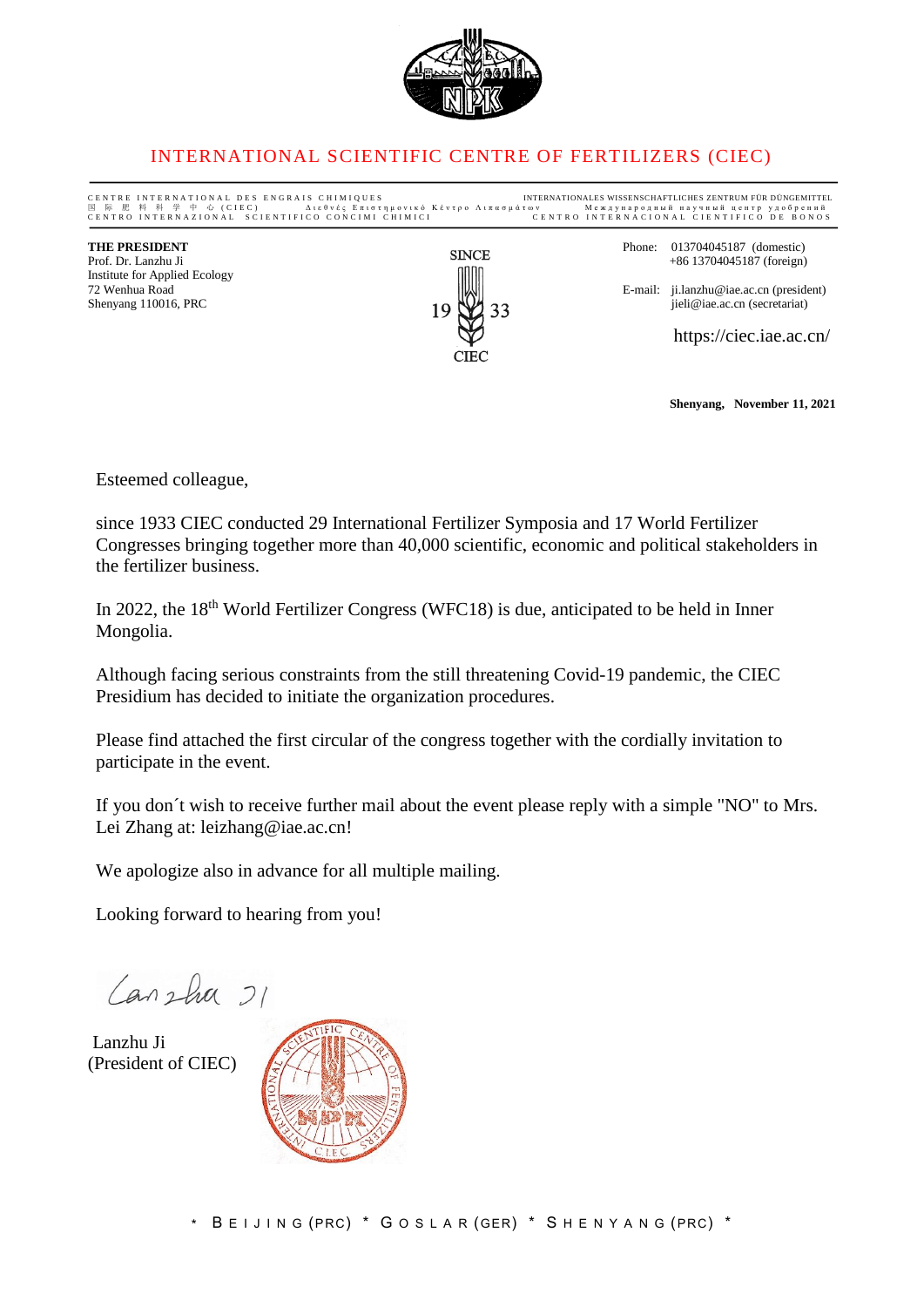**Save the date!**

# **18th World Fertilizer Congress of the International Scientific Centre of Fertilizers (CIEC)**



# **Unleashing Fertilizer Use in the Belt and Road Initiative**



# **Hohhot, Inner Mongolia (China) July 25-29, 2022**

Jointly organized by:

International Scientific Centre of Fertilizers (CIEC), Shenyang, P.R. China Institute of Applied Ecology (IAE), Chinese Academy of Sciences, Shenyang, P.R. China Chinese Academy of Sciences (CAS), Beijing, P.R. China Institute for Crop and Soil Science, Julius Kühn-Institute, Braunschweig, Germany







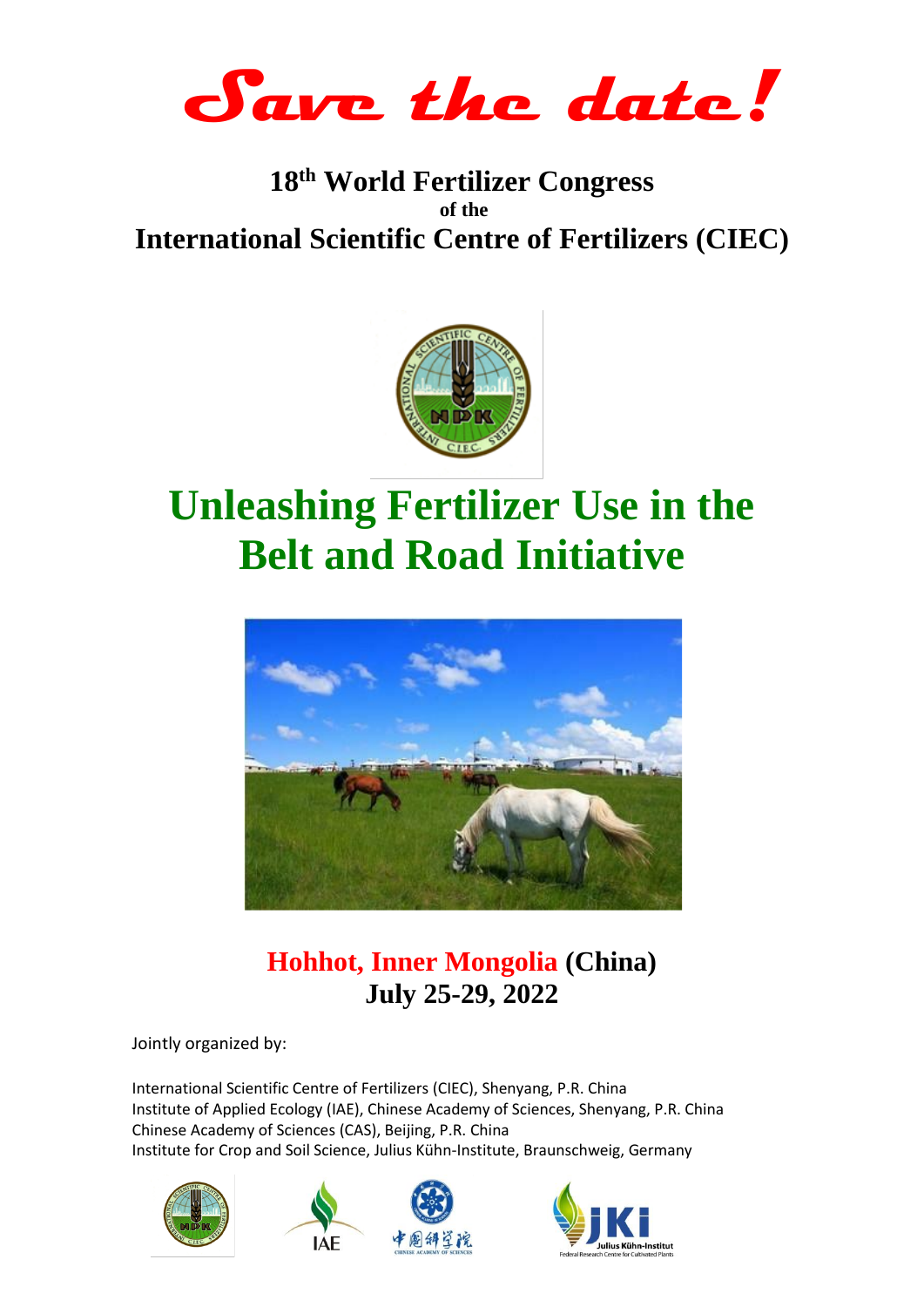

# **Scope of the conference**

Food security and food safety are of prime interest on a global scale as are environmental aspects and soil protection issues. The new Chinese Belt and Road Initiative will unleash the potential of vast regions of the globe for a sustainable agricultural production. CIEC´s ambition is to strengthen scientific exchange and cooperation to support this global challenge. With almost 90 years of global networking in the fertilizer research sector CIEC's 18<sup>th</sup> World Fertilizer Congress will be a unique venue to present cutting-edge science to pursue this ambitious project.

The 18<sup>th</sup> World Fertilizer Congress is thematically dedicated to issues of plant nutrition, soil science, fertilizers and fertilization. The event is hosted by the International Scientific Centre of Fertilizers (CIEC) and the Institute of Applied Ecology, Chinese Academy of Science (CAS).

CIEC welcomes contributions in the following general **research areas**:

- Fertilizers and fertilization
- Plant nutrition and nutrient use efficiency
- Soil fertility
- Environmental issues in fertilization

with special focus on the subsequent **thematic clusters**:

- Compound fertilizers and balanced fertilization
- Novel Fertilizer products (Control-release fertilizers)
- Bio-organic fertilizer, carbon based fertilizers and amino acid fertilizers
- Trace element fertilizers
- Biostimulants
- Fertilizer production and technology
- Fertilization and environment
- Plant nutrition and nutrient utilization
- Soil nutrient management and fertilization

### **International Scientific Advisory Board**

Mohamed Abu-Hashim (Zagazig University, Egypt) Zahra Ahmad Abadi (Shimikaran Sabz Touba, Tehran, Iran) Kather Ashraf (Saudi Arabia) Mehmet Emin Ayidin (NEU, Konya, Turkey) Senar Aydin (NEU,Konya, Turkey) Müfit Bahadir (Technical University, Braunschweig, Germany) Paul Bilsborrow (University, Newcastle upon Tyne, United Kingdom) Roland Bol (Forschungszentrum Jülich, Germany) Nanthi Bolan (UWA, Perth, Australia)Ismail Cakmak (Sabanci University, Istanbul, Turkey) Wenfu Chen (AU, Shenyang P.P.R. China) Lawrence Datnoff (Louisiana States University, Baton Rouge, USA)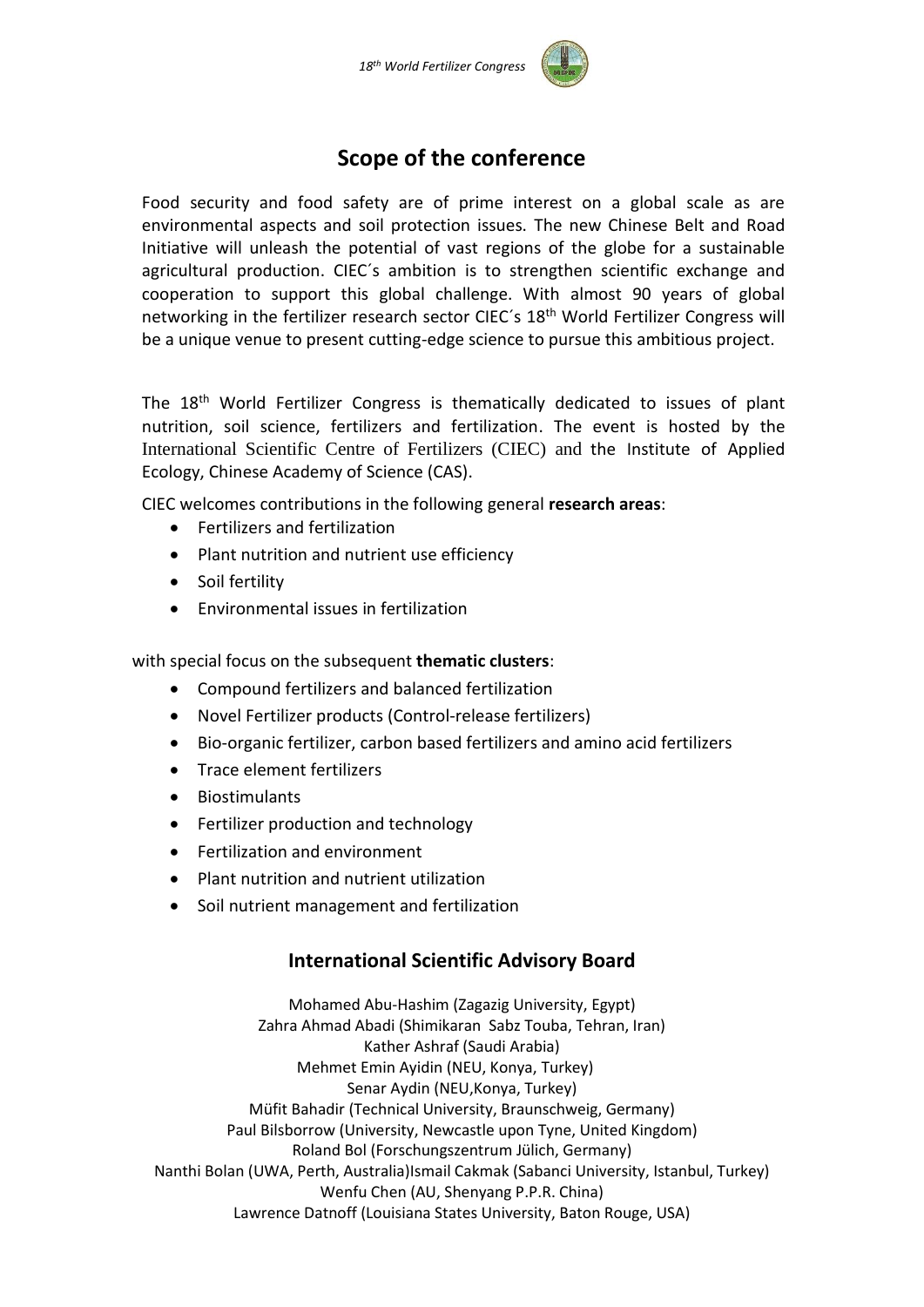

Bettina Eichler (AUF, Rostock, Germany)

Hazem Elewa (Benha University Campus, Cairo, Egypt) Hassan El-Ramady (University, Kafrelsheikh, Egypt) Fredrik Fogelberg (RISE, Gotenburg, Sweden) Fatma Beduk (NEU, Konya, Turkey) Vinicius de Melo Benites (Embrapa Solos, Rio de Janeiro, Brazil) Mohamed Hashisha (IRESA, Tunis, Tunisia) Malcolm Hawkesford (Rothamsted Research, United Kingdom) Mohamad Heshmathi (Iran) Bernd Lottermoser (RWTH Aachen, G) Zhaohui Lui (SAAS, P.R. China) Borhane Mahjoub (INRAB, Tunis, Tunisia) Olfa Mahjoub (INGREF, Ariana, Tunisia) Mario Malagoli (Padova University, Italy) Thomas Mannheim (DUCTOR, Zug, Zwiss) Robert Meakin (Anglo American, Scarborough, United Kingdom) Njukeng Jetro Nkengafac (IRAD, Buea, Cameroon) Hans-Werner Ohlfs (UAS, Osnabrueck, Germany) Vilas Patil (College of Agriculture, MAU, Parbhani, India) Hans Marten Paulsen (Thuenen Institute, Trenthorst, Germanyy) Zed Rengel (University of Western Australia, Perth, Australia) Maria Rivas (INTAS, Buenos Aires, Argentina) Eduardo Rosa (UTAS, Vila Real, Portugal) Petros Roussos (AUA, Athens, Greece) Zulfia Sakbaeva (State University, Jalal-Abad, Kyrgyzstan) Haythum Salem (Benha University, Egypt) Tarek Shalaby (King Faisal Univ., Hofuf, Saudi Arabia) Qirong Shen (NAU, P.R. China) Demeth Seyhan (Istanbul, Turkey) Alok Shrivastava (Panjab University, Chandigar, India) Yaje Sun (INRES, Bonn, Germany) Yildiz Uzakbaeva (Forest Institute, Bishkek, Kyrgyzstan) Lichun Wang (JAAS, P.R. China) Dan Wei (BAAFS, P.R. China) Fusuo Zhang (CAU , P.R. China) Jiabao Zhang (CAS, P.R. China) Min Zhang (SDAU, P.R. China) Fang-Jie Zhao (Agric. University, Nanjing, P.R. China) Wei Zhou (CAAS, P.R. China)

#### **CIEC Presidium**

Lanzhu Ji (President, P.R. China) Ewald Schnug (Honorary President, Germany) Cristian Hera (Honorary President, Romania) Xiaoyu Shi (Deputy President, P.R. China) Dimitris Bouranis (Vice President, Greece) Luit De Kok (Vice President, The Netherlands) Zhengyi Hu (Vice President, P.R. China) Margit Olle (Vice President, Estonia) Yuanliang Shi (Liason Officer Fertilizer Industry, P.R. China) Liankai Zhang (Liason Officer Environment, P.R. China) Silvia Haneklaus (Secretary General, Germany)